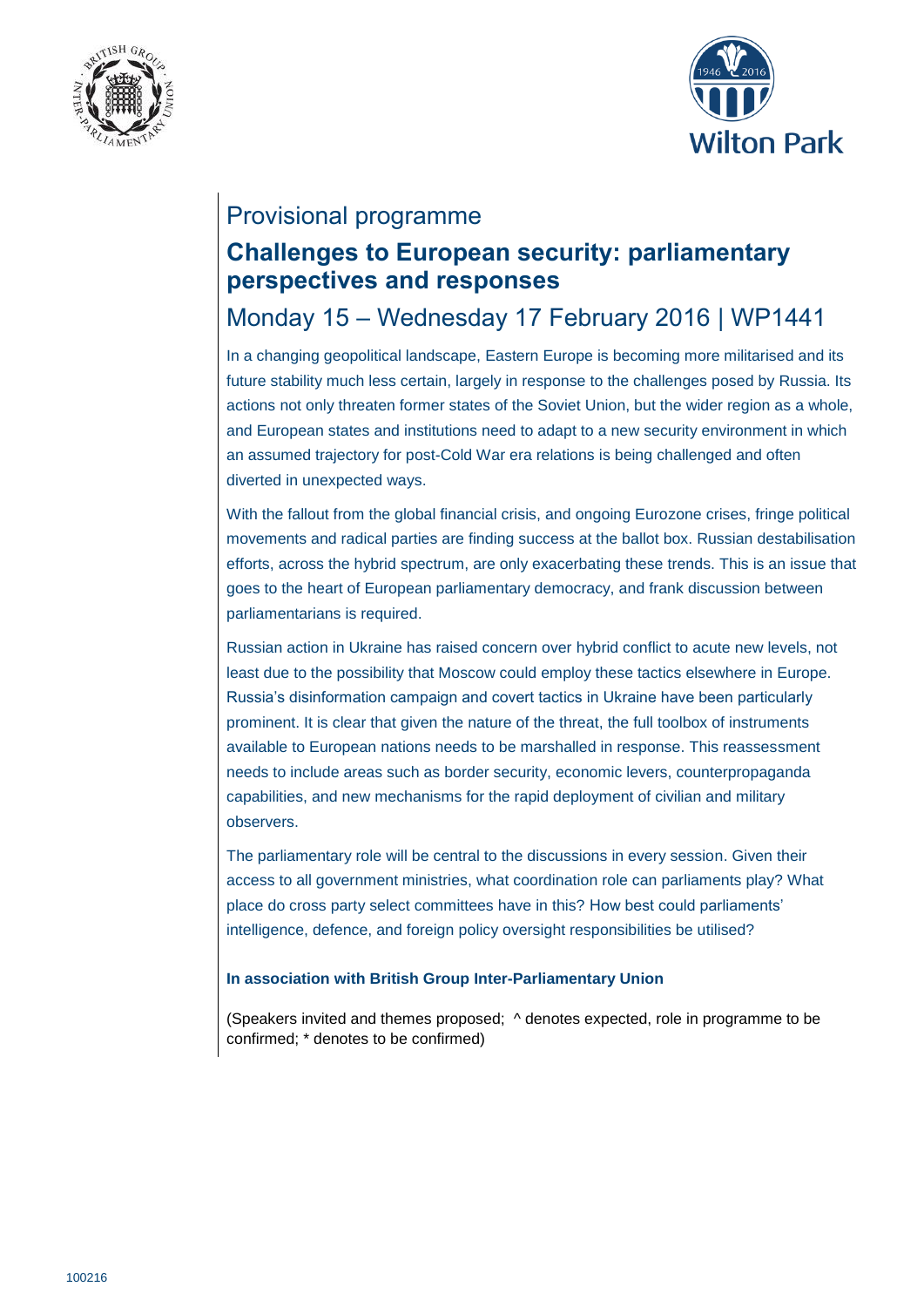## **Monday 15 February**

| 1300-1430 | Participants arrive and buffet lunch available                                                                                                                                                                                                                                                                                                                                                                                                                                                                                                                                                                                                                                |
|-----------|-------------------------------------------------------------------------------------------------------------------------------------------------------------------------------------------------------------------------------------------------------------------------------------------------------------------------------------------------------------------------------------------------------------------------------------------------------------------------------------------------------------------------------------------------------------------------------------------------------------------------------------------------------------------------------|
| 1500      | <b>Welcome and introduction</b>                                                                                                                                                                                                                                                                                                                                                                                                                                                                                                                                                                                                                                               |
|           | <b>Robert Grant</b><br>Programme Director, Wilton Park, Steyning                                                                                                                                                                                                                                                                                                                                                                                                                                                                                                                                                                                                              |
|           | <b>Rick Nimmo</b><br>Director, British Group Inter-Parliamentary Union, London                                                                                                                                                                                                                                                                                                                                                                                                                                                                                                                                                                                                |
|           | <b>Donald Anderson</b><br>House of Lords, London                                                                                                                                                                                                                                                                                                                                                                                                                                                                                                                                                                                                                              |
| 1515-1645 | 1. The contemporary challenge to security in Europe                                                                                                                                                                                                                                                                                                                                                                                                                                                                                                                                                                                                                           |
|           | What are the key challenges to European security in 2015? Why have these challenges<br>emerged? To what extent are there still common security interests and shared norms and<br>values across the Euro-Atlantic area? What are they and is it possible to build on them?<br>How can the key European organisations with security responsibilities - OSCE, NATO, EU,<br>CoE - help the most threatened states in dealing with new security challenges? What is the<br>interaction between internal and external threats to national resilience? How can building<br>capacity against the one reinforce the resilience against the other?                                      |
|           | <b>Sven Mikser</b><br>Chairman, Foreign Affairs Committee, Parliament of Estonia, Tallinn                                                                                                                                                                                                                                                                                                                                                                                                                                                                                                                                                                                     |
|           | <b>Péter Balás</b><br>Conseiller Hors Classe, Special Adviser to the Director General, DG Trade, European<br>Commission, Brussels                                                                                                                                                                                                                                                                                                                                                                                                                                                                                                                                             |
| 1645-1730 | Photograph followed by tea/coffee                                                                                                                                                                                                                                                                                                                                                                                                                                                                                                                                                                                                                                             |
| 1730-1900 | 2. Building national resilience against hybrid threats                                                                                                                                                                                                                                                                                                                                                                                                                                                                                                                                                                                                                        |
|           | What is national resilience? What are its key elements? How do parliamentarians help build<br>this in the face of the increasing and uncertain security threats related to hybrid conflict?<br>Where are the vulnerabilities? How can parliaments ensure that resilience and capacity<br>building is sustainable and lasts longer than the election cycle? How can parliaments help<br>address a method of conflict that will not just blend conventional and irregular capabilities<br>and tactics, but also incorporate political, economic, information, humanitarian and other<br>non-military instruments? What role can parliaments play in domestic capacity building? |
|           | <b>Aapo Cederberg</b><br>Associate Fellow, Global Fellowship Initiative, Geneva Centre for Security Policy (GCSP),<br>Geneva                                                                                                                                                                                                                                                                                                                                                                                                                                                                                                                                                  |
|           | Dragan Šormaz<br>Member of Parliament, National Assembly of the Republic of Serbia, Belgrade                                                                                                                                                                                                                                                                                                                                                                                                                                                                                                                                                                                  |
| 1900      | Reception followed by conference dinner                                                                                                                                                                                                                                                                                                                                                                                                                                                                                                                                                                                                                                       |
|           | After dinner speaker: Vaira Vike-Freiberga, President of the World Leadership Alliance -<br>Club de Madrid; Former President, Republic of Latvia, Riga                                                                                                                                                                                                                                                                                                                                                                                                                                                                                                                        |

## **Tuesday 16 February**

**0800-0845** Breakfast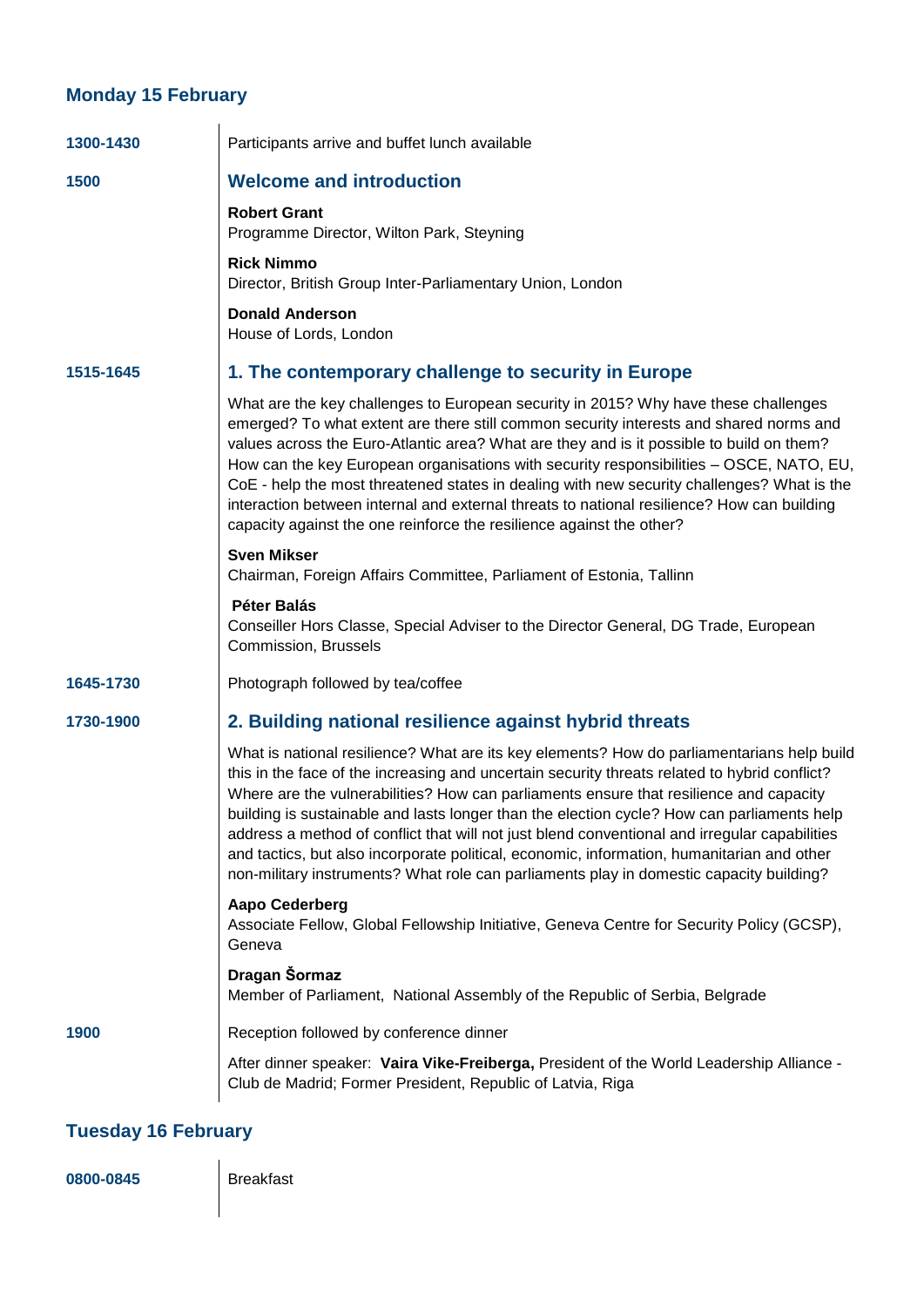| 0900-1045 | 3. Countering hybrid threats: strategic communications and<br>coordination of messaging                                                                                                                                                                                                                                                                                                                                                                                                             |
|-----------|-----------------------------------------------------------------------------------------------------------------------------------------------------------------------------------------------------------------------------------------------------------------------------------------------------------------------------------------------------------------------------------------------------------------------------------------------------------------------------------------------------|
|           | What is the impact of Russian messaging towards neighbouring states and beyond? What<br>role can parliamentarians play in providing compelling alternatives to this Russian<br>messaging? Is there a role for potential sharing of lessons and coordination across affected<br>countries?                                                                                                                                                                                                           |
|           | <b>Jochen Bittner</b><br>Political Editor, Die Zeit, Hamburg                                                                                                                                                                                                                                                                                                                                                                                                                                        |
|           | Ivanna Klympush-Tsyntsadze<br>First Deputy Chairperson of Foreign Affairs Committee, Verkhovna Rada of Ukraine, Kyiv                                                                                                                                                                                                                                                                                                                                                                                |
| 1045-1115 | Tea/coffee                                                                                                                                                                                                                                                                                                                                                                                                                                                                                          |
| 1115-1245 | 4. Minority rights and nationalist movements                                                                                                                                                                                                                                                                                                                                                                                                                                                        |
|           | How can the complex dynamics of nationalist movements, minority rights and shifts in the<br>socio-economic fundamentals be unpacked and understood? How do these trends play<br>across the EU and with its near neighbours? How important are Europe-wide links between<br>nationalist parties as well as influence on them from outside Europe? What kind of<br>challenges to political stability and national resilience do these dynamics present, and how<br>can those challenges be addressed? |
|           | <b>Boriss Cilevičs</b><br>Member of Parliament, Saeima (Parliament) of the Republic of Latvia, Riga                                                                                                                                                                                                                                                                                                                                                                                                 |
|           | <b>Jennifer Jackson-Preece</b><br>Associate Professor of Nationalism, London School of Economics and Political Science                                                                                                                                                                                                                                                                                                                                                                              |
| 1300-1430 | Lunch                                                                                                                                                                                                                                                                                                                                                                                                                                                                                               |
| 1500-1630 | 5. Corruption and good governance                                                                                                                                                                                                                                                                                                                                                                                                                                                                   |
|           | What is the impact of pervasive corruption on national resilience? What role can<br>parliamentarians play in countering corruption, organised crime, and racketeering? How far<br>can pervasive corruption be eradicated from within a country's institutions? How can this be<br>done in the face of state corruption? Where could parliamentary committees and debates<br>be augmented and bolstered? In what ways can other IPU members assist in capacity<br>building to aid state reform?      |
|           | <b>Emma Udwin</b><br>Deputy Head, Cabinet to Commissioner Hahn, European Commission, Brussels                                                                                                                                                                                                                                                                                                                                                                                                       |
|           | Bojan Dobovšek<br>Member of Parliament, National Assembly of the Republic of Slovenia, Ljubljana                                                                                                                                                                                                                                                                                                                                                                                                    |
| 1630-1700 | Tea/coffee                                                                                                                                                                                                                                                                                                                                                                                                                                                                                          |
| 1700-1830 | 6. Breakout groups on building national resilience                                                                                                                                                                                                                                                                                                                                                                                                                                                  |
|           | <b>Group 1. Promoting political stability</b><br>Co-chairs:<br><b>Alexandra Hall Hall</b><br>HM Ambassador to Georgia, British Embassy, Tbilisi                                                                                                                                                                                                                                                                                                                                                     |
|           | Milan Šarapatka<br>Member, Chamber of Deputies Parliament of the Czech Republic, Prague                                                                                                                                                                                                                                                                                                                                                                                                             |
|           | <b>Group 2. Good governance and corruption</b><br>Co-chairs:                                                                                                                                                                                                                                                                                                                                                                                                                                        |
|           |                                                                                                                                                                                                                                                                                                                                                                                                                                                                                                     |